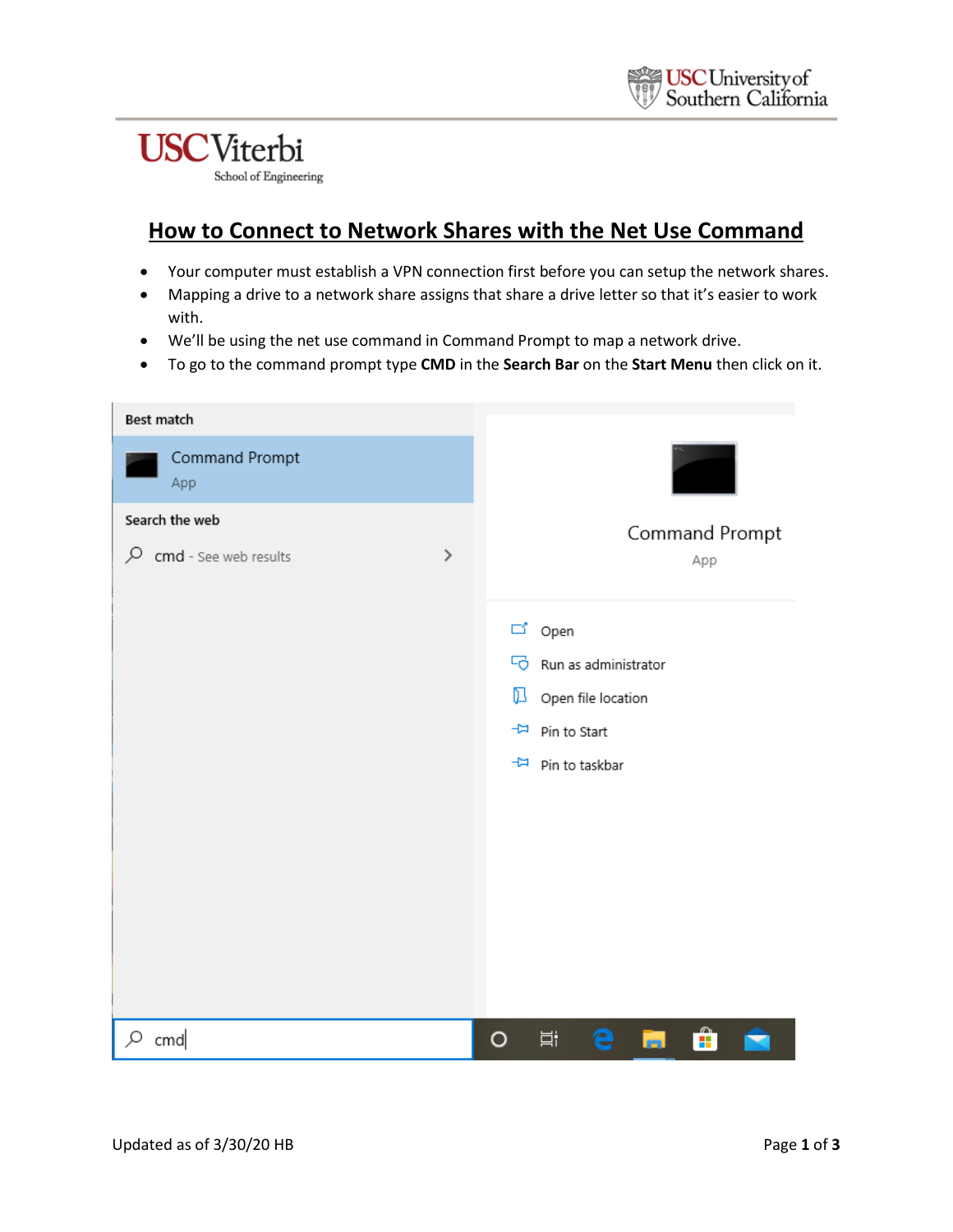

• To map a network drive, type the following command in the command prompt and then press **Enter**:



• DRIVE is the drive letter you want to use and PATH is the full UNC path to the share. For example, if we wanted to map drive letter **U** to the share **\\usc\projects**, we'd use the following command then press **Enter** to execute:



If the share to which you're connecting is protected with some sort of authentication, and you'd rather not type in the credentials every time you open the network drive, you can add the user name and password to the command with the **/user:** switch. For example, if we wanted to connect the same share from above, but with the username Tommy and the password Trojans, we'd use the command then press enter:

| <b>Command Prompt</b>                             |  |    |
|---------------------------------------------------|--|----|
| C:\>net use U: \\usc\projects /user:Tommy Trojans |  | ∣∧ |
|                                                   |  |    |
|                                                   |  |    |
|                                                   |  |    |